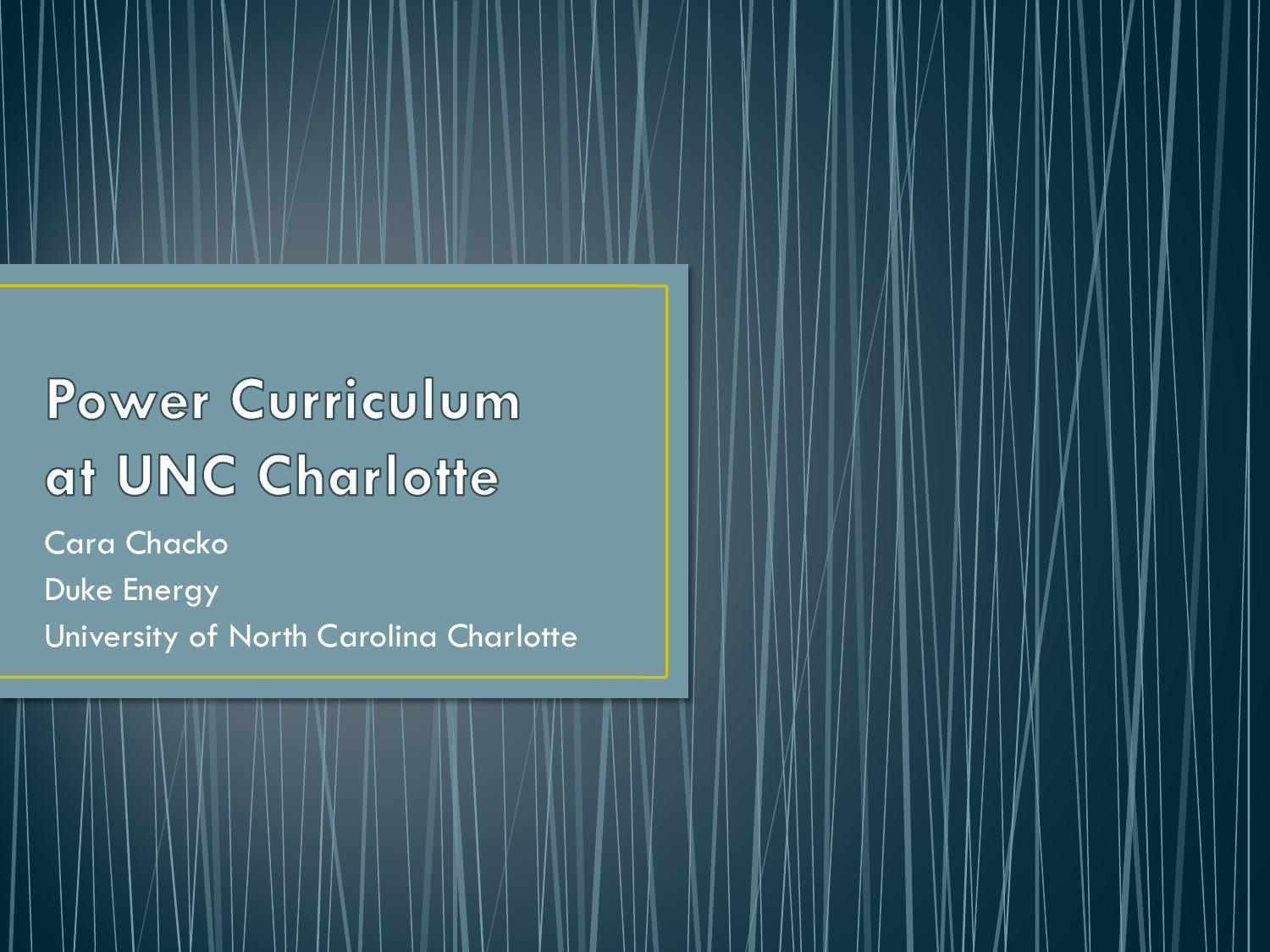### **Education**

### $\mathbf{g}$

- Electrical Engineering
- Concentration in Power & Energy Systems
- EPIC UNCC Power & Energy Society Secretary
- Duke Energy sponsored Senior Design Project: **SCADA**
- EPRI GridEd Student Innovation Board

## **Experience**

- Research assistantship in renewable energy control systems at UNCC
- 2 Duke Energy internships in SCADA/DMS projects
- Washington Internship for Students of Engineering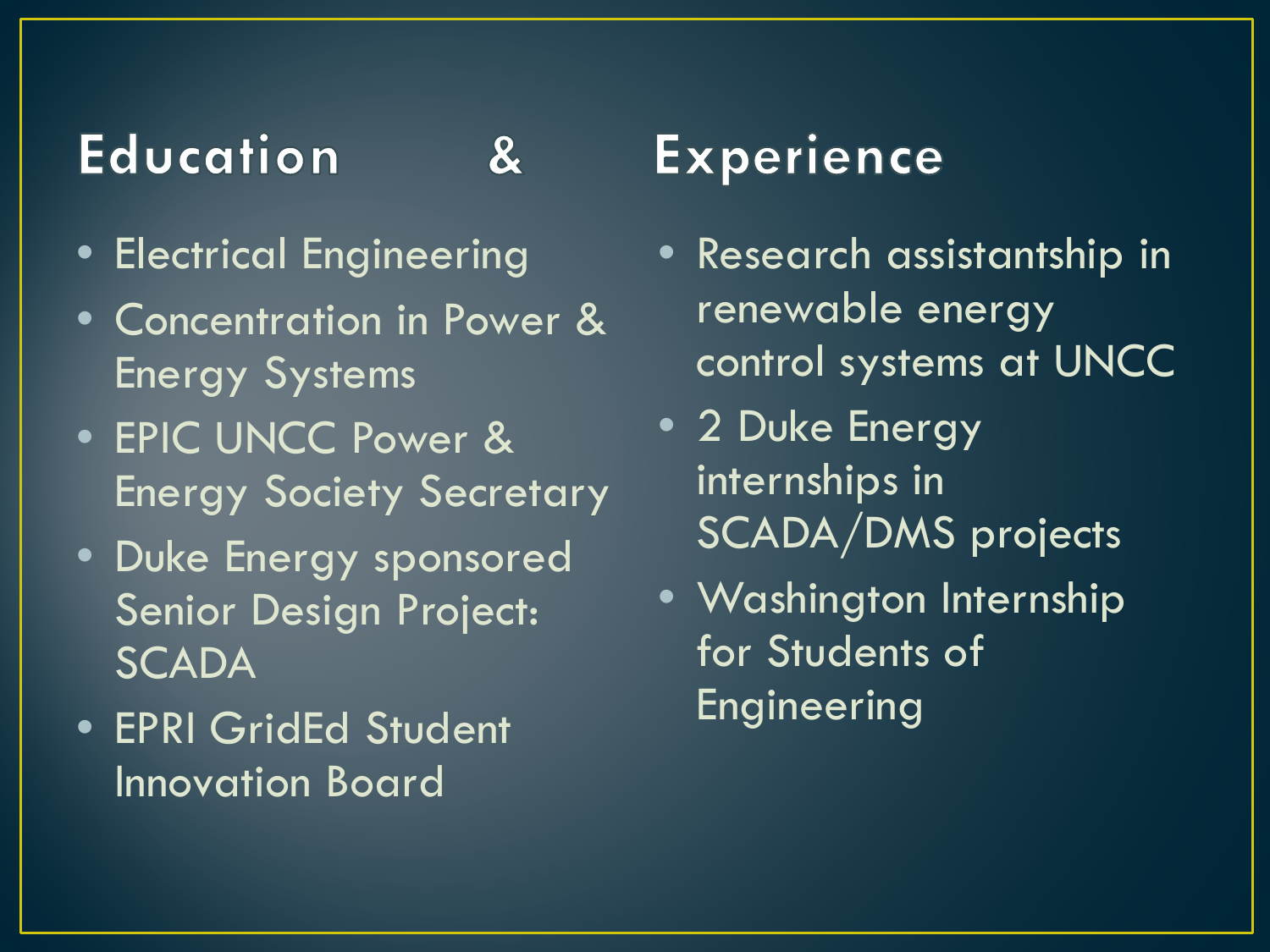#### Preparation for Industry

- Extremely well prepared for my present career
- Extra-curriculars provided primary preparation
- My role:
	- Program Engineer on the ADMS Program
	- Collaboration and coordination between technical and non-technical program members
	- Lead standardization efforts for 4 jurisdictions
- Program responsibility: deliver integrated SCADA/DMS/OMS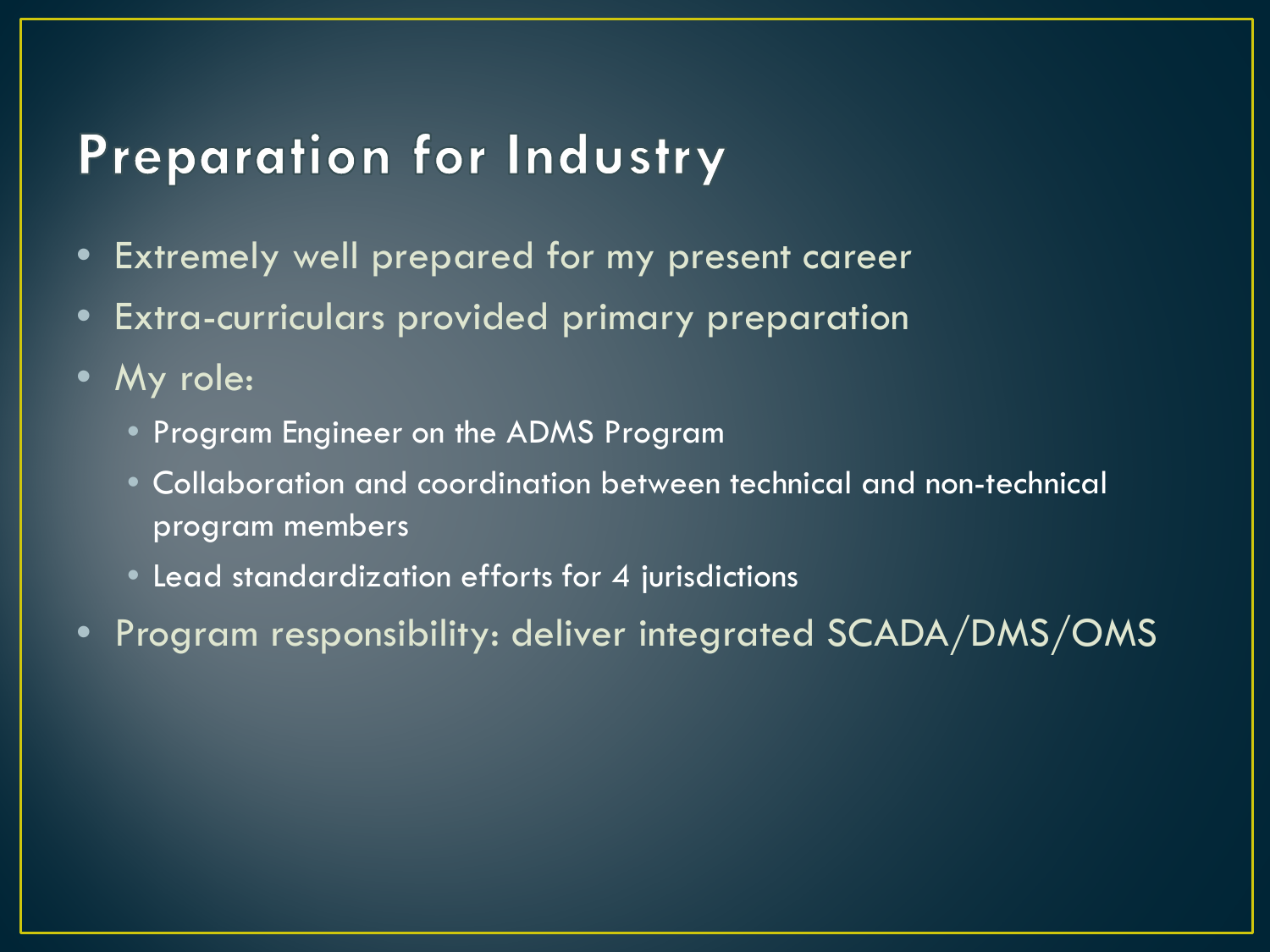## **Fundamental Classes**

- Liberal Studies
- Chemistry
- $\bullet$  C++
- Calculus
- Physics
- English
- Economics
- Linear Algebra
- Statistics
- **Introduction to Engineering**
- Thermodynamics
- Network Theory
- **Logic Systems**
- Electronics
- Electromagnetic Fields & Waves
- EE Design
- Ethics and Professionalism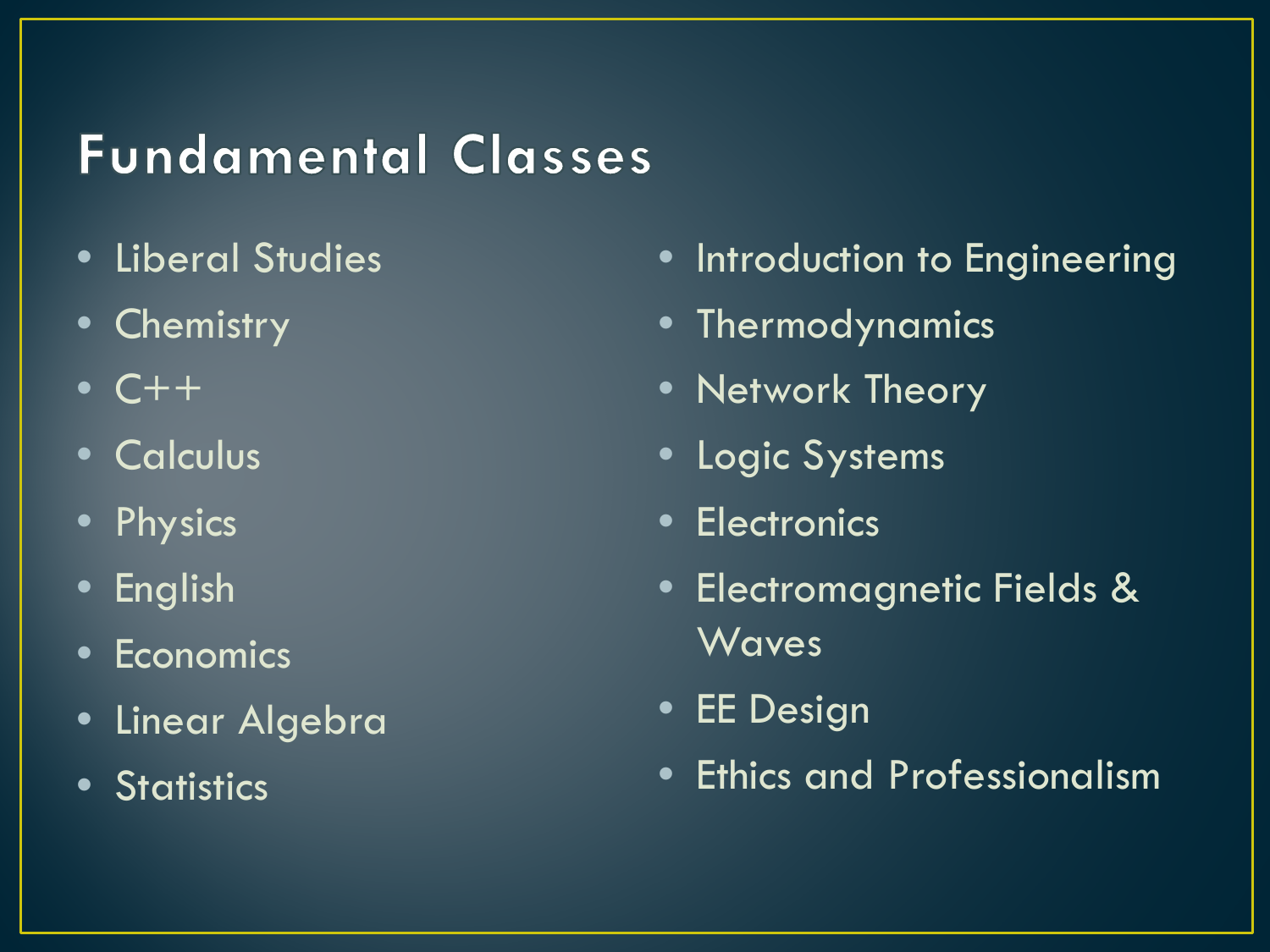#### **Fundamental Classes**

- Well-taught fundamental classwork
- Instruction in analysis of software results, as well as computation
- Representation of options within power
- Connections between fundamental classwork and career
- Well-prepared Teaching Assistants
- Updated labs & lab courses
- Dedicated technical writing instruction
- Emphasis on the importance of the FE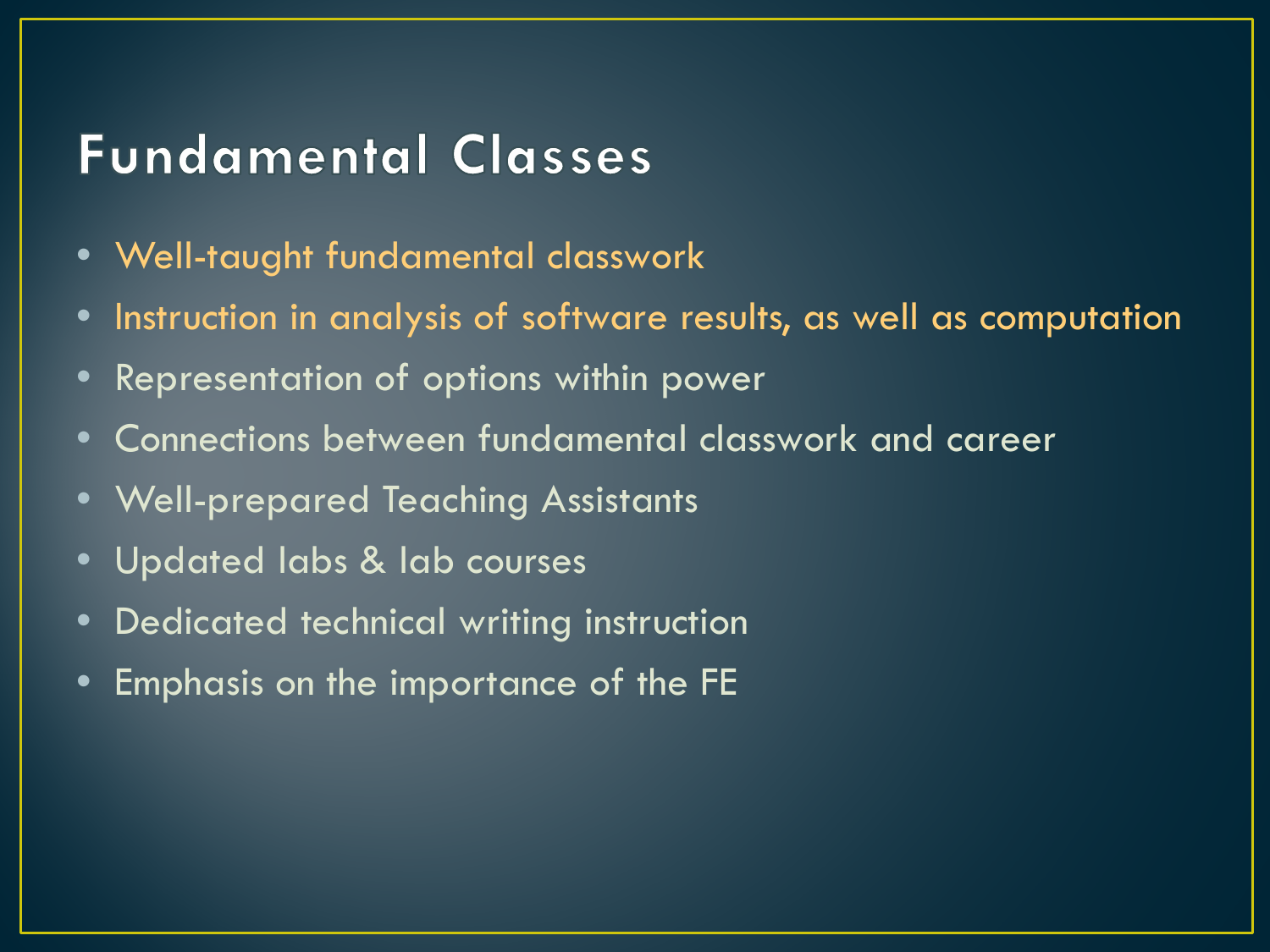#### Power Core Classes & Electives

- Electromagnetic Devices
- Power Systems Analysis
- Power Electronics
- Control Systems Theory
- Power Generation, Operation & Control
- Energy Systems
- (Photovoltaic Design)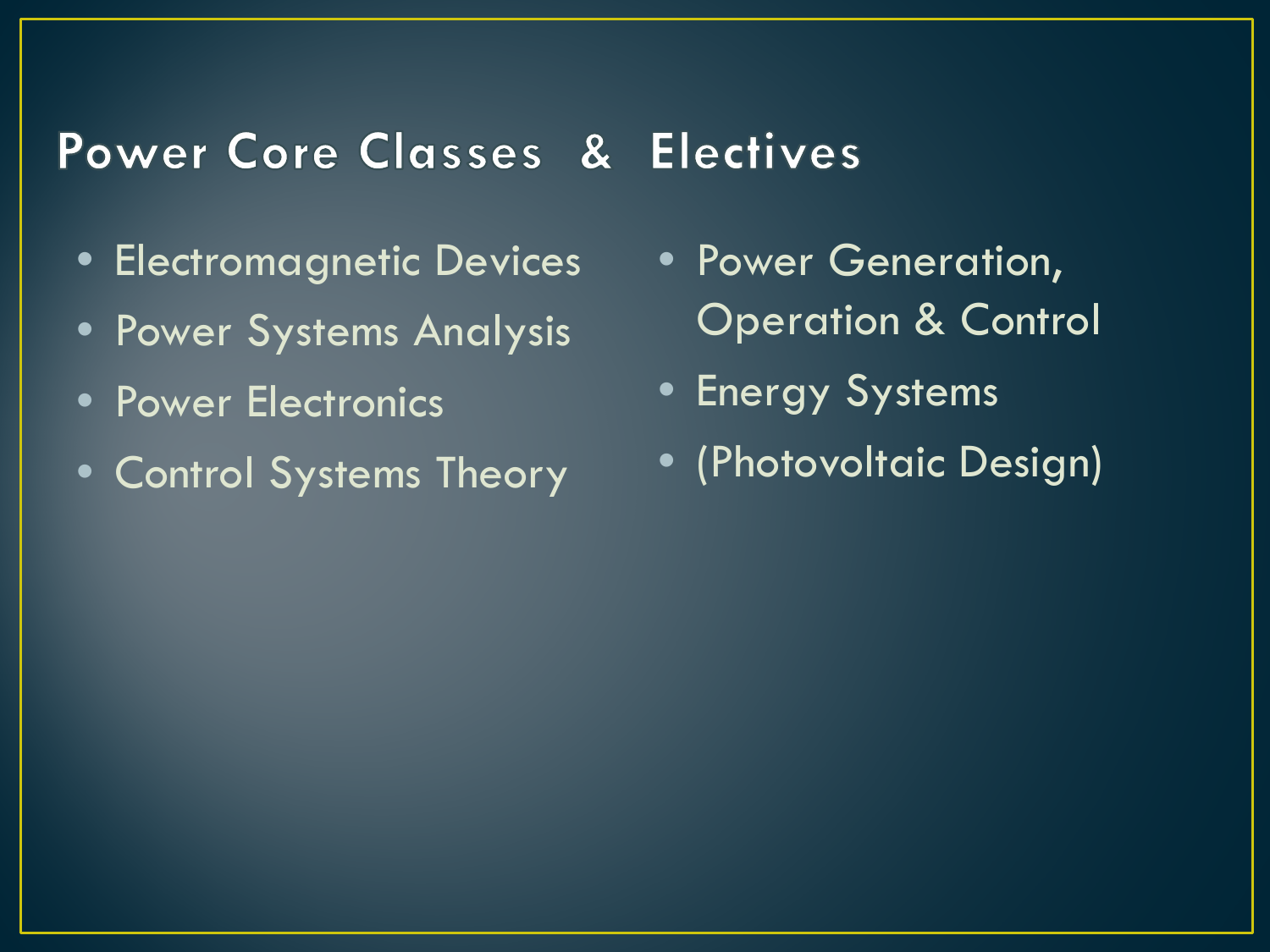#### **Extracurricular Options**

- **Networking opportunities** 
	- Engineering career fair
	- Presentations from industry partners
	- Senior Design
- Mentorship & funding for student organizations
- Undergraduate research options
- Mentors/advisors matched to fields of study/interest
- Emphasis on cross-disciplinary learning/collaboration